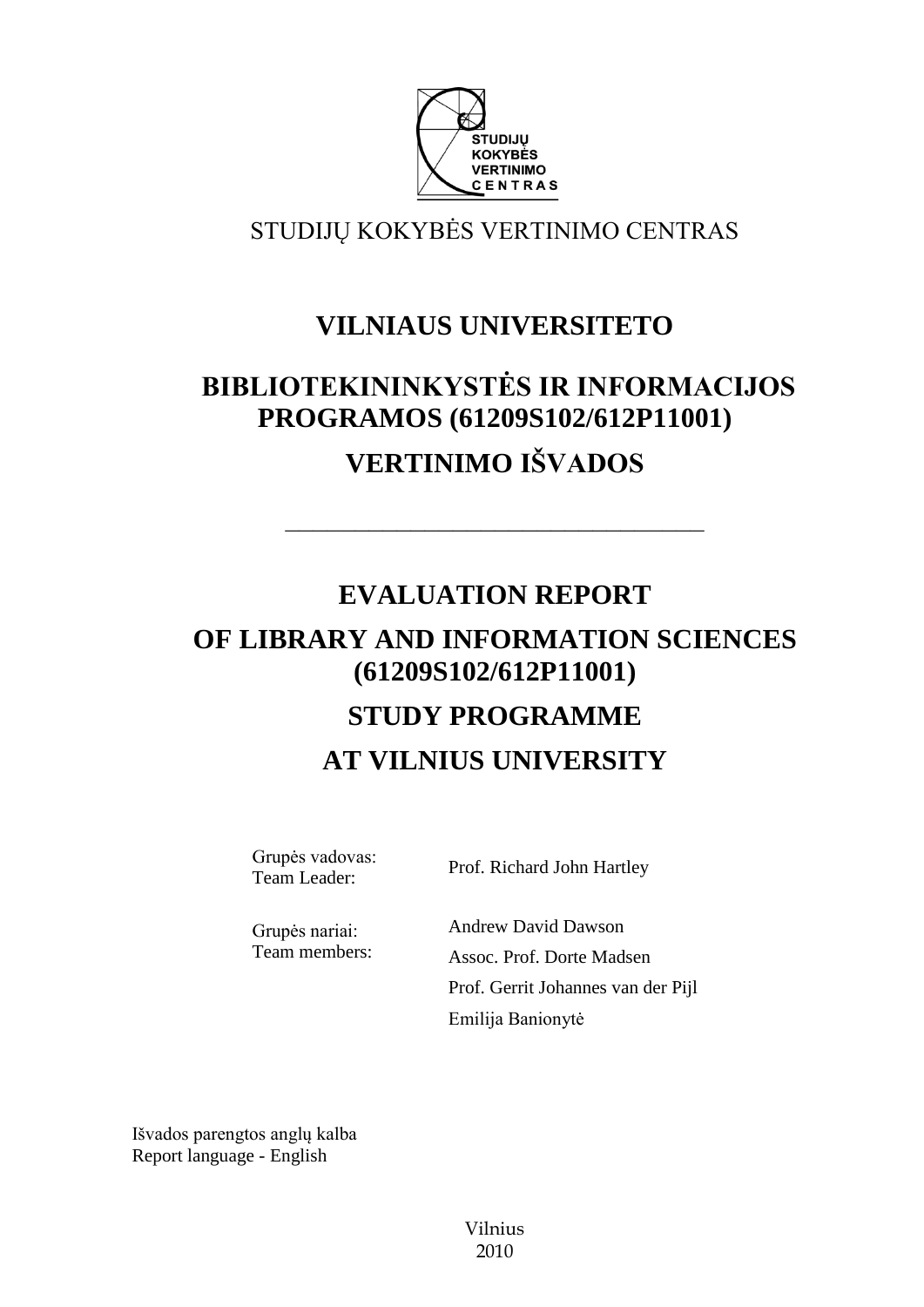# **DUOMENYS APIE ĮVERTINTĄ PROGRAMĄ**

| Studijų programos pavadinimas                           | Bibliotekininkystė ir informacija              |
|---------------------------------------------------------|------------------------------------------------|
| Valstybinis kodas                                       | 61209S102 (naujas kodas - 612P11001)           |
| Studijų sritis                                          | Socialiniai mokslai                            |
| Studijų kryptis                                         | Informacijos paslaugos                         |
| Studijų programos rūšis                                 | universitetinės studijos                       |
| Studijų pakopa                                          | pirmoji                                        |
| Studijų forma (trukmė metais)                           | nuolatinė (4)                                  |
| Studijų programos apimtis kreditais <sup>1</sup>        | 160                                            |
| Suteikiamas laipsnis ir (ar) profesinė<br>kvalifikacija | Bibliotekininkystės ir informacijos bakalauras |
| Studijų programos įregistravimo data                    | 1997-05-19                                     |

–<br><sup>1</sup> – vienas kreditas laikomas lygiu 40 studento darbo valandų

# **INFORMATION ON ASSESSED STUDY PROGRAMME**

–––––––––––––––––––––––––––––––

| Name of the study programme.                           | <b>Library and Information Sciences</b>     |
|--------------------------------------------------------|---------------------------------------------|
| State code                                             | 61209S102 (new code - 612P11001)            |
| Study area                                             | Social sciences                             |
| Study field                                            | <b>Information Services</b>                 |
| Kind of the study programme                            | University studies                          |
| Level of studies                                       | <b>Bachelor</b>                             |
| Study mode (length in years)                           | Full-time (4 years)                         |
| Scope of the study programme in national<br>credits    | 160                                         |
| Degree and (or) professional qualifications<br>awarded | Bachelor of Library and Information Studies |
| Date of registration of the study programme            | 19-05-1997                                  |

© Studijų kokybės vertinimo centras

The Centre for Quality Assessment in Higher Education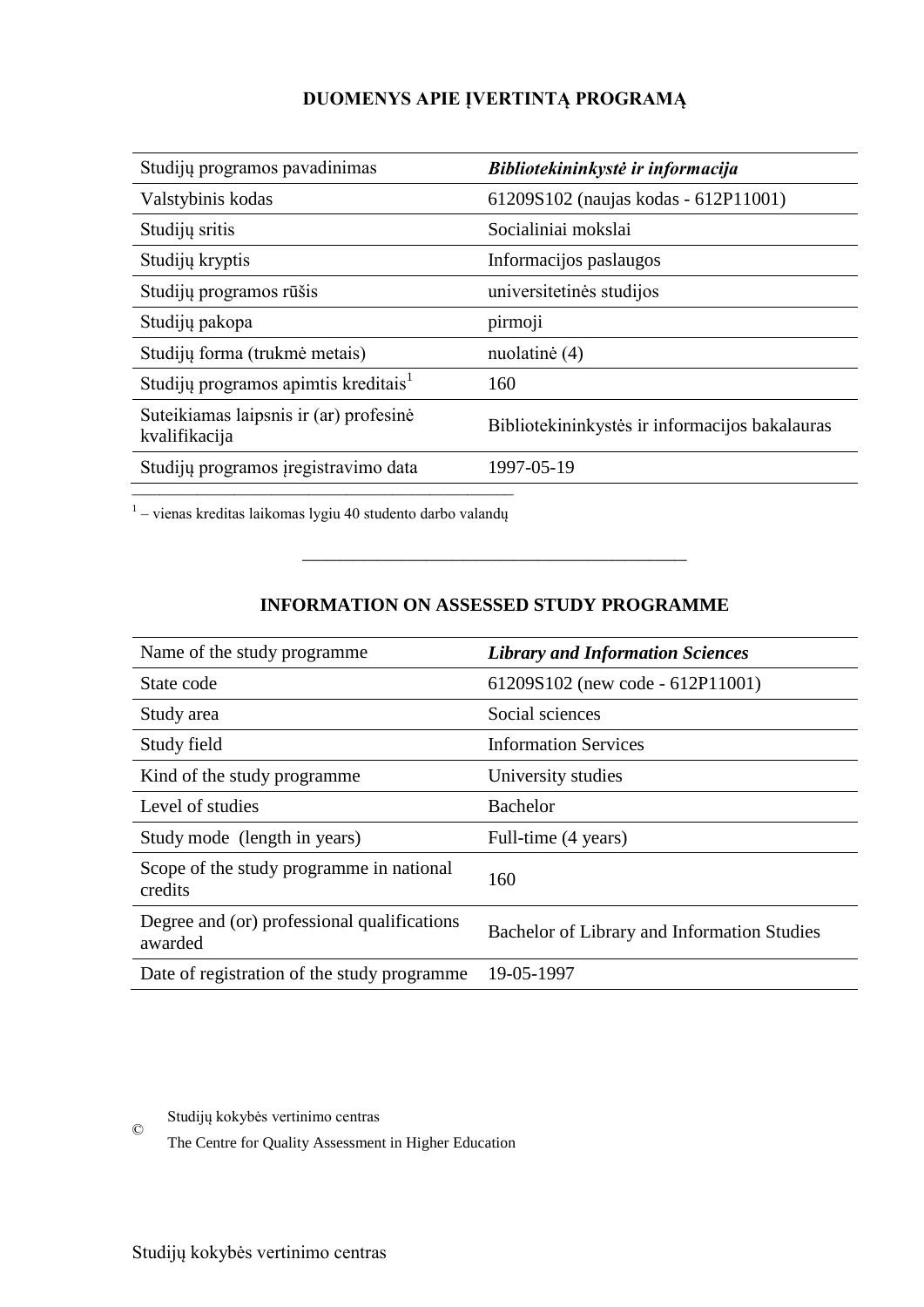# **CONTENTS**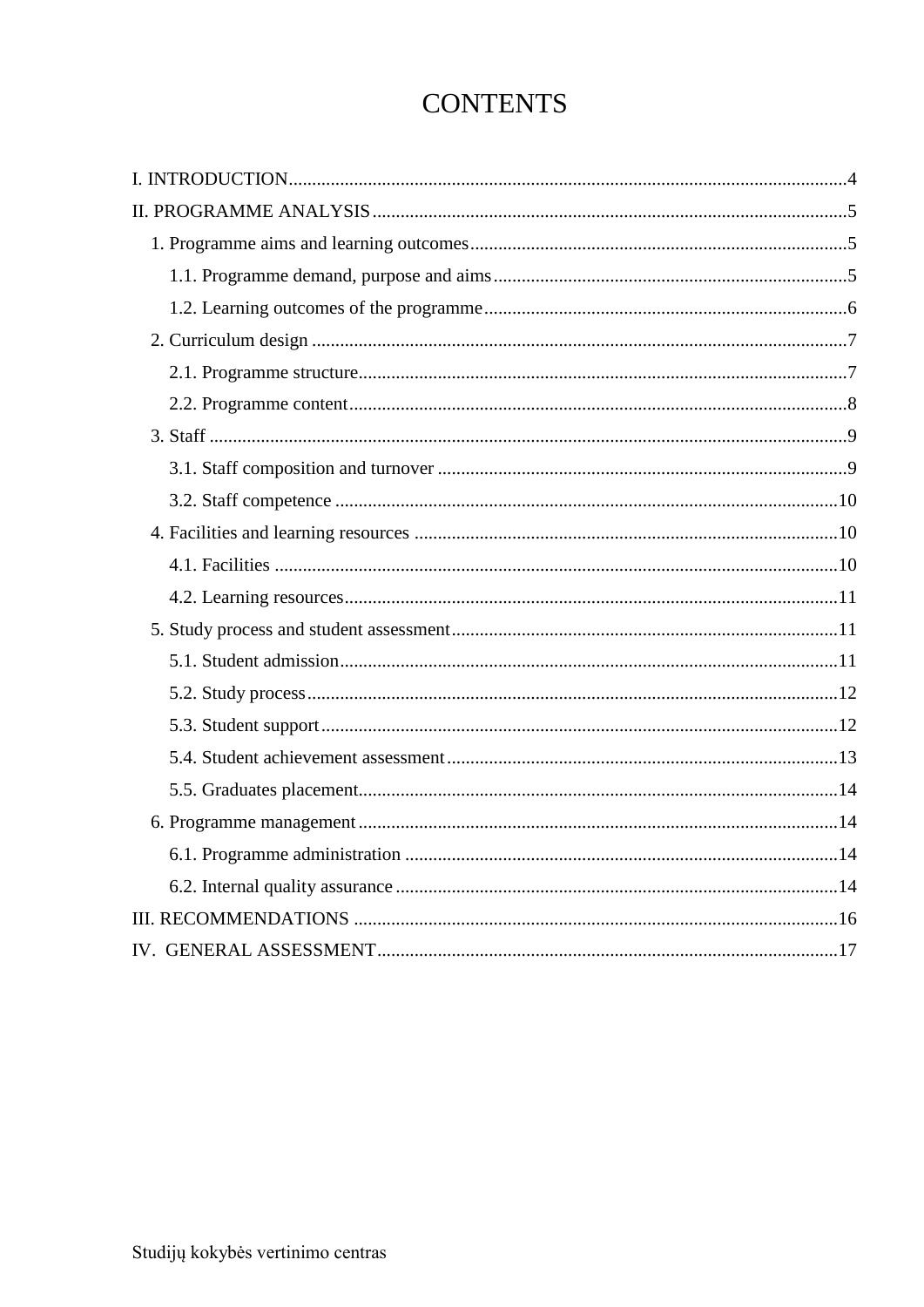# <span id="page-3-0"></span>I. INTRODUCTION

In accordance with the Lithuanian law on Higher Education and Research, dated 30 April 2009 (No XI-242), and in compliance with Order No. 1-94 of 30 October 2009, an Experts Team (here after: ET) appointed by the Centre for Quality Assessment in Higher Education has conducted an Evaluation of the study programme Library and Information Sciences (Code 61209S102), Study Field of Communication and Information, Vilnius University.

In conducting their evaluation of the Study programme, the ET has applied the methodological guidelines developed by the Centre for Quality Assessment in Higher Education to implement provisions of the Order No. ISAK-1652 of 24 July 2009 of the Minister of Education and Science "On the approval of the description of the procedure for the external assessment and accreditation of study programmes" (Official Gazette, 2009, No. 96-4083), following the Law on Science and Studies of the Republic of Lithuania (Official Gazette, 2009, No. 54-2140).

The ET would like to pay tribute to the Centre for Quality Assessment in Higher Education in Lithuania and, most especially to the Deputy Director of the Centre and to the Head of the Division for Studies Assessment, for the support given to the ET before and throughout the visit to Lithuania.

The External Assessment was conducted in the period November 2010 with incountry evaluation taking place during the period November 14 to November 20, 2010. The assessment included a one-day site visit to Klaipeda University on November 16, and a 3-day visit to Vilnius University on November 17-19, 2010.

This report does not necessarily paraphrase or re-present the range of information presented in the Report of the Self Assessment Group (here after: SAG). Instead, it focuses on issues raised in the Self Assessment Report (here after: SAR) as well as raising some issues not addressed in the SAR, but which came to the attention of the ET during the course of the Team's time in Lithuania, and specifically, during the course of the site visit.

We would like to express our appreciation to the authorities of the Faculty of Communication, Vilnius University for the manner in which we were made welcome and for the manner in which our queries and our exploration of various key issues were addressed in a professional and positive way by those with whom we came into contact with at the University.

The SAG has put an informative SAR together. It presents, in considerable detail, the nature, structure, aims and content of the programme being evaluated, the methods of study, delivery and assessment, issues with regard to quality, resourcing, student support and participation.

In addition to its examination of the SAR, the ET collected information, data and evidence on which to base its conclusions in the course of the site visit through meetings and other means:

- Meeting with administrative staff
- Meeting with the staff responsible for the preparation of the SAR
- Meeting with teaching staff
- Meeting with students
- Meeting with graduates
- Meeting with employers of those who have graduated from the programme
- Visiting and observing various support services (classrooms, library, computer services, laboratories, etc.)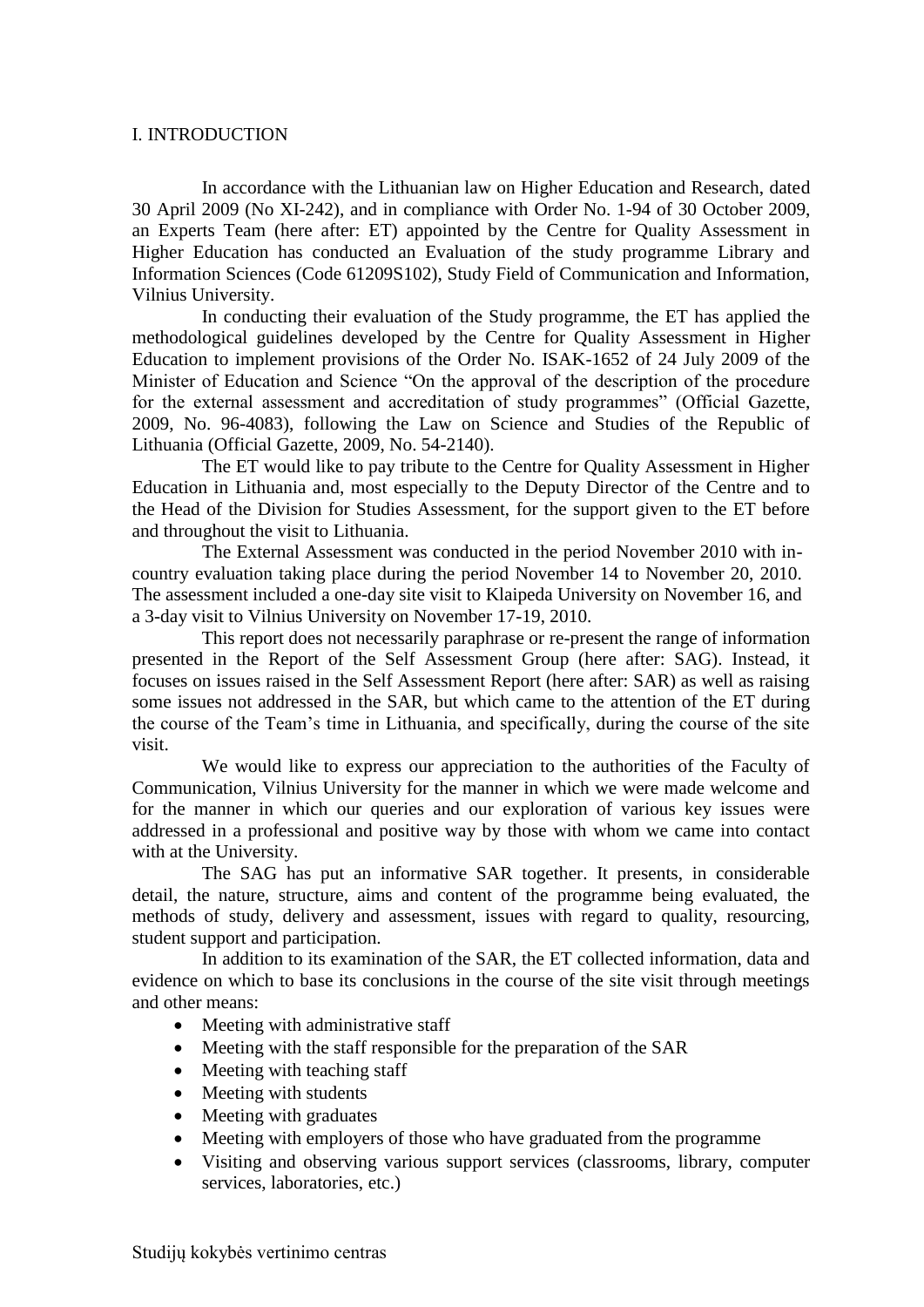Examination and familiarization with students' final works, examination material, etc.

At the end of the site visit, the initial impressions of the team were conveyed to the administrative and teaching staff of the programme.

This report relates to the assessment of the undergraduate programme in Library and Information Studies (61209S102) of Vilnius University (hereafter referred to as LIS) by the Experts Team (hereafter referred to as ET).

According to the collective volume of the Self-assessment report, in recent years, the study programmes of the Faculty of Communication have been revised and corrected on Recommendations of the Internal Total Study Programme Assessment carried out in 2005 and in 2008, and that there was a complete internal review (referred to as analysis) in 2008 (SAR, p.5)

Substantial documentation was made available to the ET prior to its visit but not all of the appendix material was in English, despite this being the working language of the ET, and despite its being requested. Additionally supplementary documentation regarding programme updates was only provided at the commencement of the visit. Whilst the additional material was appreciated, its late appearance limited its value to the ET. Slight changes in terminology as well as programme changes made the evaluation a complex process.

Meetings with the staff in the Faculty on the 19th November confirmed the general picture and helped to clarify some of the terminological and course changes.

# <span id="page-4-1"></span><span id="page-4-0"></span>II. PROGRAMME ANALYSIS

#### *1. Programme aims and learning outcomes*

#### <span id="page-4-2"></span> **1.1. Programme demand, purpose and aims**

#### *1.1.1. Uniqueness and rationale of the need for the programme*

The SAR provides the history of the study programme of Library and Information Sciences (in this report called as Library and Information Studies), explains its place within the infrastructure of the Vilnius University. For decades this was the only University in Lithuania providing education in library science. Currently there are two programmes – one at Vilnius University and the other one at Klaipeda University – that are offering Bachelor of Library and Information studies. The name of this programme in Klaipėda was recently changed into Informology.

Market research of specialists in library and information science in Lithuania reveals a shortage of employees with a degree in library and information science, the age of library staff is increasing, and actually there is no rotation of the staff in libraries. The survey of employees in the public libraries of the Lithuanian municipalities and counties showed that only 20% of employees have a degree in library and information science, 33% fall within the age group 51-60 and more and 48% have working experience of 20 year or more. All these factors mean that knowledge and skills of the majority of Lithuanian librarians are insufficient or out-of-date. Respondents in the survey of employers, undertaken for the purpose of self-analysis, emphasized the urgency for development of knowledge and competences related to electronic information. Such areas as information retrieval, information management, e-library services and information and communication technologies were given the highest scores. Employers emphasized the importance of developing ethic provisions as well.

During the meeting with employers we learned that there is high demand for the library and information specialists. Employers from rural areas have been unable to attract young specialists for many years, as most of them prefer living in big cities and especially the capital Vilnius. The alumni also confirmed that they had no problem finding the job, most, but not all of them work in a library.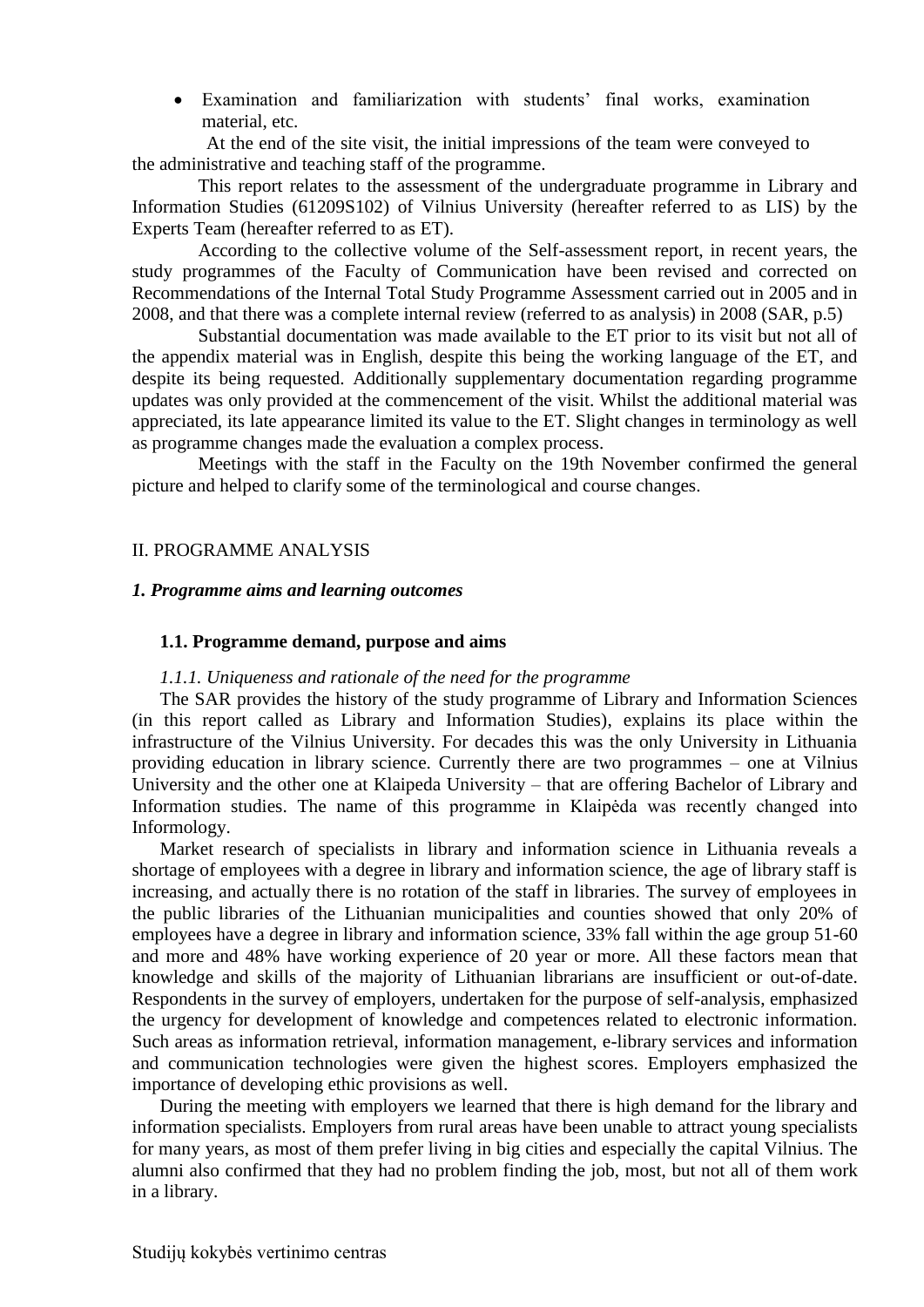# *1.1.2. Conformity of the programme purpose with institutional, state and international directives*

These legal documents are listed in the SAR:

Regarding the Approval of the Lithuanian Strategy for the Development of Information Society. Vilnius, 8 June 2005, No. 625

2007 -2013 Strategic Action Plan of Vilnius University. Vilnius, 2007

Law on the Approval of the Statute of Vilnius University [Interactive]. 2002

This limited list confused the ET, as we missed major documents: Law on Higher Education of the Republic of Lithuania, Law on Science and Studies of the Republic of Lithuania, the Bologna Declaration, and the Lisbon Strategy.

Even though not all major Lithuanian laws are listed, we found the programme in conformity with those, whilst we did not get clear vision where the University and the Library and Information Studies programme stands in relation to the Bologna process we believe that the programme is comparable in content to that in many other European countries.

# *1.1.3. Relevance of the programme aims*

Considering the trends in the library labor market and the needs of employers, the aim and objectives of the degree programme are formulated in the SAR: "The aim of the Library and Information Science and study programme is to educate professionals capable to plan, launch, manage and evaluate the user-oriented information systems and services in all types of libraries and information organizations." In the opinion of the ET, this aim is appropriate for the needs of the marketplace and is not dissimilar from the aims of similar programmes in other parts of Europe.

Furthermore, as far as the ET has been able to ascertain, the programme as reported to us in its documentation, complies with the legal requirements for programmes of this nature.

#### <span id="page-5-0"></span> **1.2. Learning outcomes of the programme**

#### *1.2.1. Comprehensibility and attainability of the learning outcomes*

The SAR describes learning outcomes that are achieved through the combination of general and professional (speciality) competences.

Although the division of competences is made, the descriptions of the professional (speciality) competences apply much more to the general competences than to the professional ones. No clear structure of learning outcomes and their relationship to the described general and professional (speciality) competences is provided.

In the meetings with both the SAR group and the staff we sought clarification of their understanding of the relationship between assessment and the learning outcomes, but we did not get clear answer. It seems there is no clear, shared vision of how learning outcomes are assessed. On the other hand in the meetings with graduates and the employers, we learned that both groups are satisfied with the quality of education.

#### *1.2.2. Consistency of the learning outcomes*

The SAR does not present a clear cross tabulation of learning outcomes at the programme level and learning outcomes of the individual subjects, Dublin descriptors are not used . This makes it hard to evaluate the internal consistency of the programme. The descriptions of the learning outcomes of the individual courses (modules) are of varied quality. Some do not provide any learning outcomes (for example *Language of speciality*, course unit code SPKL1113, *Theories of communication and information (theory of bibliography*), course unit code KOIT2116).

The ET concludes that whilst the internal consistency is satisfactory, there is need for improvement in this area. We recommend that the university provides clear guidance to its staff that the module descriptors must include clearly stated learning outcomes.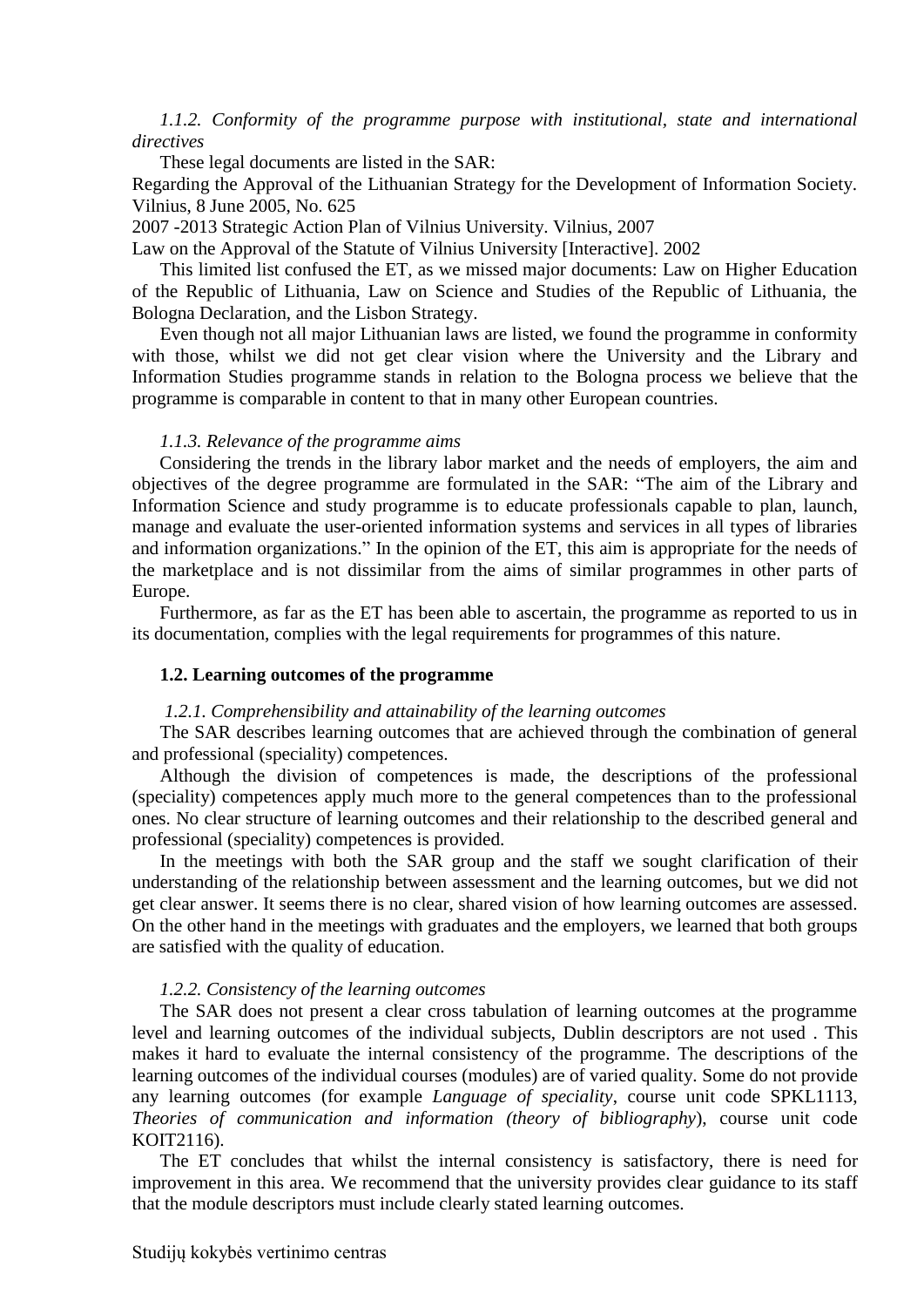#### *1.2.3. Transformation of the learning outcomes*

The SAR provides information on the study programme for the academic year 2007/2008 together with some information on the revisions in 2010. While visiting University, we were handed the study programme of 2010/2011, which allowed us to compare these two programmes.

The SAR states that the LIS programme is constantly improved taking into account the urgent needs and activities of libraries and information institutions in Lithuania and the most recent developments in library and information science. The content of the existing courses is being updated and broadened (for example, information processing and retrieval, and management courses are updated having introduced the topic of digital resources management, storage and retrieval), new courses are offered (for example, *Digital Libraries*).

In the meetings with graduates and employers we were assured that the employers are happy with the programme and they think that the knowledge of the graduates is both up-to-date and of a good quality.

# <span id="page-6-0"></span>*2. Curriculum design*

# <span id="page-6-1"></span> **2.1. Programme structure**

# *2.1.1. Sufficiency of the study volume*

The SAR provides clear data on the study volume (although with some minor mistakes in figures) and structure of the academic load (Table 1 ):

# **Table 1 . Structure of academic load of the degree studies in academic year 2007/2008. (in hours)**

| Lectures | Seminars | Total contact | Practice<br>Term paper, |              | Self-study | Total |
|----------|----------|---------------|-------------------------|--------------|------------|-------|
|          |          | hours         |                         | final theses | work       |       |
| 604      | 688      | 2292          | 560                     | 480          | 3068       | 6400  |

It is in total conformity with legal acts and compliant with learning outcomes.

In the meeting with students we learned that they find the distribution of the workload uneven. Their collective view was that the volume of work required from them in the first three years was not particularly demanding whilst they claimed that their workload in the final year is too high. Surprisingly the students were unaware that over 60% of their study time should be devoted to individual work and self-study. They claimed that they did not undertake more than 20 hours a week (self-study and lectures including) during the first 3 years, and though they are studying more than 20 hours in the 4th year. Students also claimed considerable overall between modules. In the view of the students it would be feasible to achieve the learning outcomes in 3 years. Therefore the ET believes that the staff teaching the programme should both review the length of the programme and seek to either remove overlap between modules or ensure that the relevant staff explains why there is overlap. Furthermore, we suggest that the teaching team should consider taking steps to ensure that the students are aware of the expectations placed upon them to study in their own time and to ensure that the students have the necessary study skills to enable them to make effective use of self-study.

# *2.1.2. Consistency of the study subjects*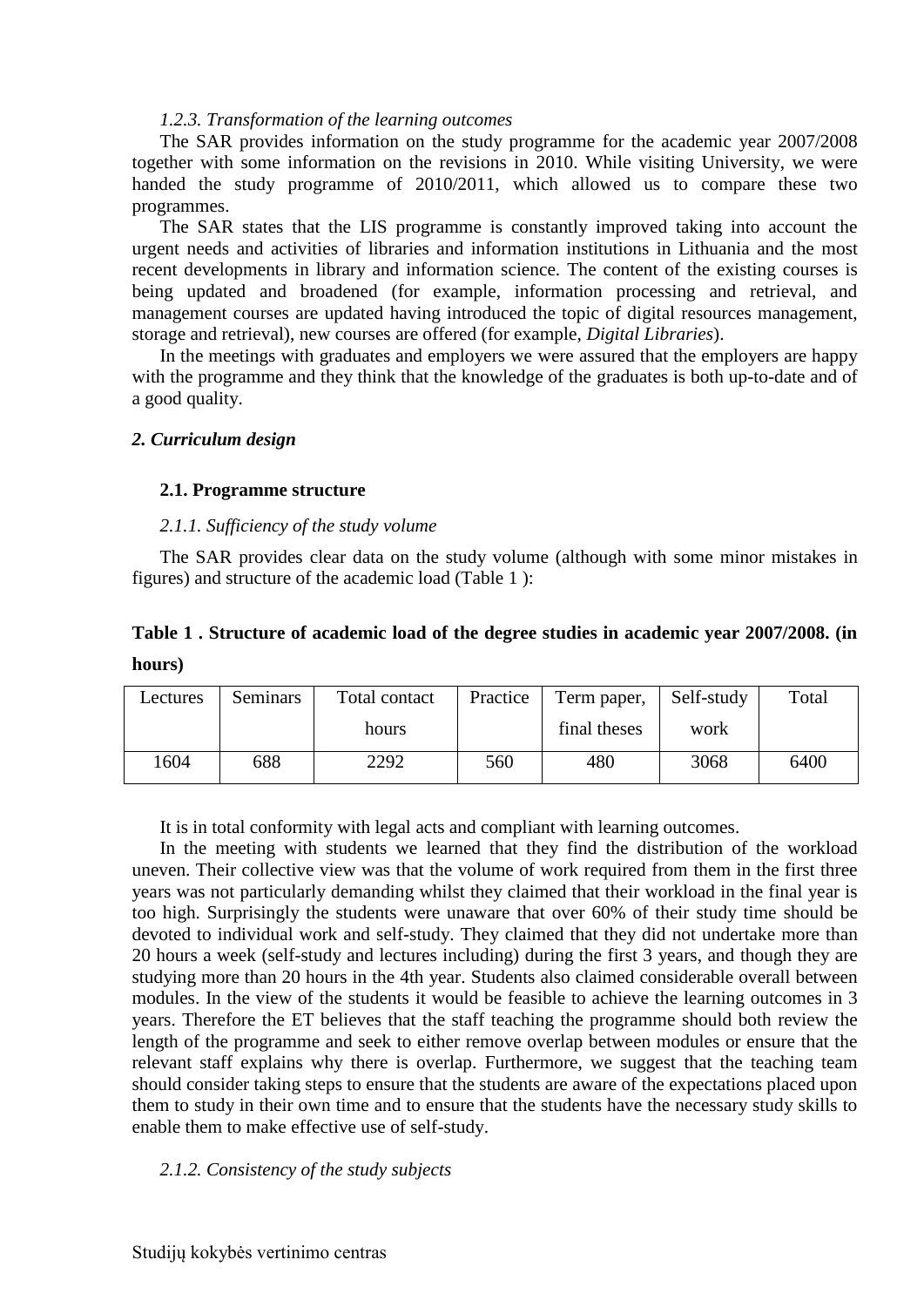The SAR provides very clear data on the sequence of the study courses in the Table  $2.1.2 - 2.$ We find the only problem evaluating this out-of-date schedule of 2007/2008 when we were already provided with data of 2010/2011. This is a good example of the problems faced by the ET when provided with documentation from different academic years.

The sequence of the courses in 2007/2008 schedule is quite logical, although some subjects that have been introduced in 2010/2011 are missing (for example Digital Libraries). It is strange that some subjects (for example Retrieval in the Internet, Internet Communication, Professional Ethics) are considered to be electives and not compulsory subjects (both in 2007/2008 and 2010/2011 schedules) even though in our view they ought to be central to a modern professional education in library and information sciences.

Students, whom we met, voiced concerns about the elective choice. Their concerns are twofold; firstly they can choose one from two. Making an informed choice is handicapped by the lack of information about the modules. It appears that the decision is often made on no more information than the module title. The importance of making an informed choice is increased by the fact that material that we would deem to be core is often only available within electives. Accordingly we urge the teaching team to make more information about electives available to students so that they can make more informed choices. Finally students suggested that they would like more practice and more seminars but less lectures. The ET understands that course delivery is always affected by resource constraints but recommends that the Department gives consideration to the students' observations.

# <span id="page-7-0"></span> **2.2. Programme content**

#### *2.2.1. Compliance of the contents of the studies with legal acts*

The programme content appears to meet the general requirements of Lithuanian law and conforms to the requirements of Vilnius University. The ET concludes that the study programme of Library and Information Studies complies with legal acts.

#### *2.2.2. Comprehensiveness and rationality of programme content*

The SAR provides detailed description of each subject. Even though the descriptions are provided according to a standard template (which is much appreciated), not all the descriptions are comprehensive enough. Some have different course unit titles (perhaps because of poor translation), or different class hours in comparison with Table  $2.1.2 - 2$ . The description of elective subject *Universal Literature* is missing while the description of *The Management I/II parts* are listed, even though there is no such topic in the Bachelor programme.

The content seems quite comprehensive judging from the descriptions in SAR. But the students reported overlap of material in different subjects. In addition, they suggested an over emphasis on historical topics. The ET recognizes that there can be good reason for what appears to students to be overlap; for example consideration of the same topic in different contexts or from different perspectives, nevertheless we urge the teaching team to ensure that such overlap occurs consciously and that wherever possible the reason for the overlap is explained to the students.

The teachers claimed that they use various innovative teaching methods and discussed examples with us. The ET had very limited opportunity to observe a teaching session but one of us observed one class without advance warning and was happy with what was taking place and the rationale.]. Students explained that teaching methods varied between subjects but one general comment was a desire on their part for more practical experience and less theoretical material. We were pleased to learn that students have the freedom to choose the place of practice themselves if they do not like the ones offered by the University.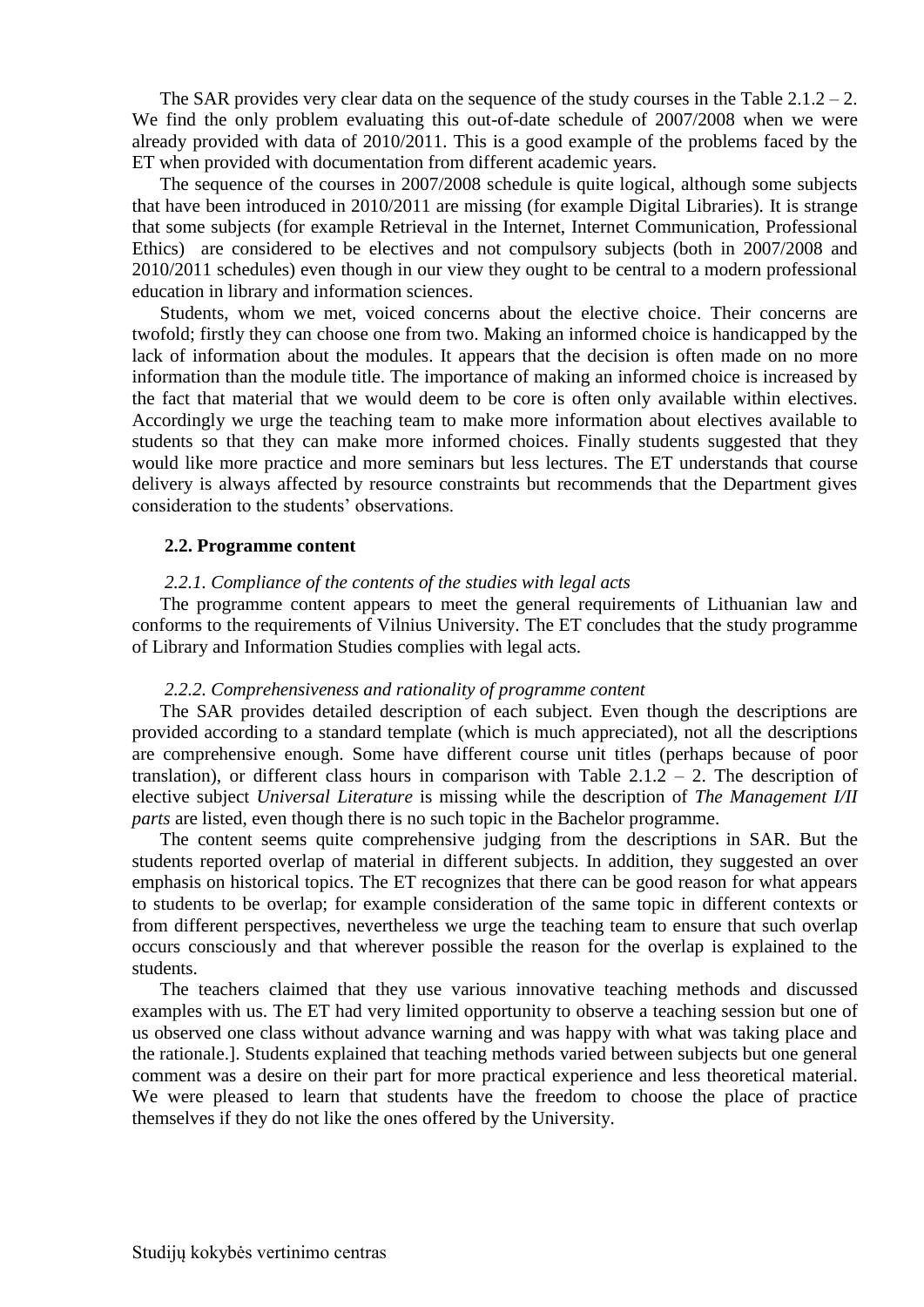# <span id="page-8-1"></span><span id="page-8-0"></span> **3.1. Staff composition and turnover**

# *3.1.1. Rationality of the staff composition*

According to the SAR, 38 qualified teachers implement the LIS programme*.* 248 students are involved in the LIS study programme, 150 of them are full-time students, and 98 students attend extramural or broadening courses. The majority of the teachers are local teachers (55 percent), the others are guest teachers. We assume these figures correspond to the academic year 2007/2008, as the SAR does not provide a clear date. In general we observe data provided in the SAR refers to different years which is sometimes confusing.

The SAR provides academic load of teachers in Table 3:

| Table 3. Academic load during the study year in the Library and Information Sciences $(U, F)$ |  |  |  |
|-----------------------------------------------------------------------------------------------|--|--|--|
| study programme                                                                               |  |  |  |

| Academic Staff                   | Lectures                          |                | Contact hours      |                | Non-contact hours  |             |  |
|----------------------------------|-----------------------------------|----------------|--------------------|----------------|--------------------|-------------|--|
|                                  | Number of<br>By per cent<br>hours |                | Number of<br>hours | By per<br>cent | Number of<br>hours | By per cent |  |
|                                  | 2                                 | 3              | 4                  | 5              | 6                  | 7           |  |
| <b>Professors:</b>               |                                   |                |                    |                |                    |             |  |
| <b>General Subjects</b>          | 32                                |                | 20                 |                | 20,5               | 0,733715104 |  |
| <b>Special Training Subjects</b> | 184                               | 4              | 68                 | 2              | 161                | 5,762347888 |  |
| Docents:                         |                                   |                |                    |                |                    |             |  |
| General Subjects                 | 88                                | $\overline{c}$ | 14                 | $\theta$       | 85,4               | 3,056549749 |  |
| <b>Special Training Subjects</b> | 1312                              | 28             | 1028               | 27             | 1055.9             | 37,79169649 |  |
| Others:                          |                                   |                |                    |                |                    |             |  |
| <b>General Subjects</b>          | 156                               | 3              | 270                | 7              | 251,3              | 8.994273443 |  |
| <b>Special Training Subjects</b> | 2864                              | 62             | 2392               | 63             | 1219.9             | 43,66141732 |  |
| Total:                           | 4636                              | 100            | 3792               | 100            | 2794               | 100         |  |

Table 3 provides data from academic year 2006/2007. The description of this table in the SAR has several mistakes in figures, although they are not essential and a general understanding about the composition of staff could be identified. The most serious consequence caused by data covering an extended period of time was the provision of CVs and course descriptions concerning persons who passed away two years before our visit. Inevitably the capacity of the ET to make recommendations can be compromised by this mish mash of information. Even though the SAR was updated in 2010 we did not find any data about these changes in the SAR.

The qualification of staff is described in the attached CVs. It corresponds to the requirements.

In the meetings the staff expressed concern about huge workload a consequence of which is that the majority of staff undertakes research during their vacations, in the evenings and even at night. Whilst some staff felt that this was a normal state of affairs which they perceived as a consequence of their job choice, others felt that it was undesirable. The ET understands the concerns but suggests that the situation is the same in most countries.

# *3.1.2. Turnover of teachers*

There is no clear data on the turnover of teachers in the SAR. We can read only about poor payment of teachers: "The most urgent problem in making up a team of teachers is the financial situation of the University. It is very difficult to convince talented young specialists who have just graduated to choose the work of a teacher at the Vilnius University because they are well aware of their opportunities and choose more profitable and/or less complicated work requiring professional skills."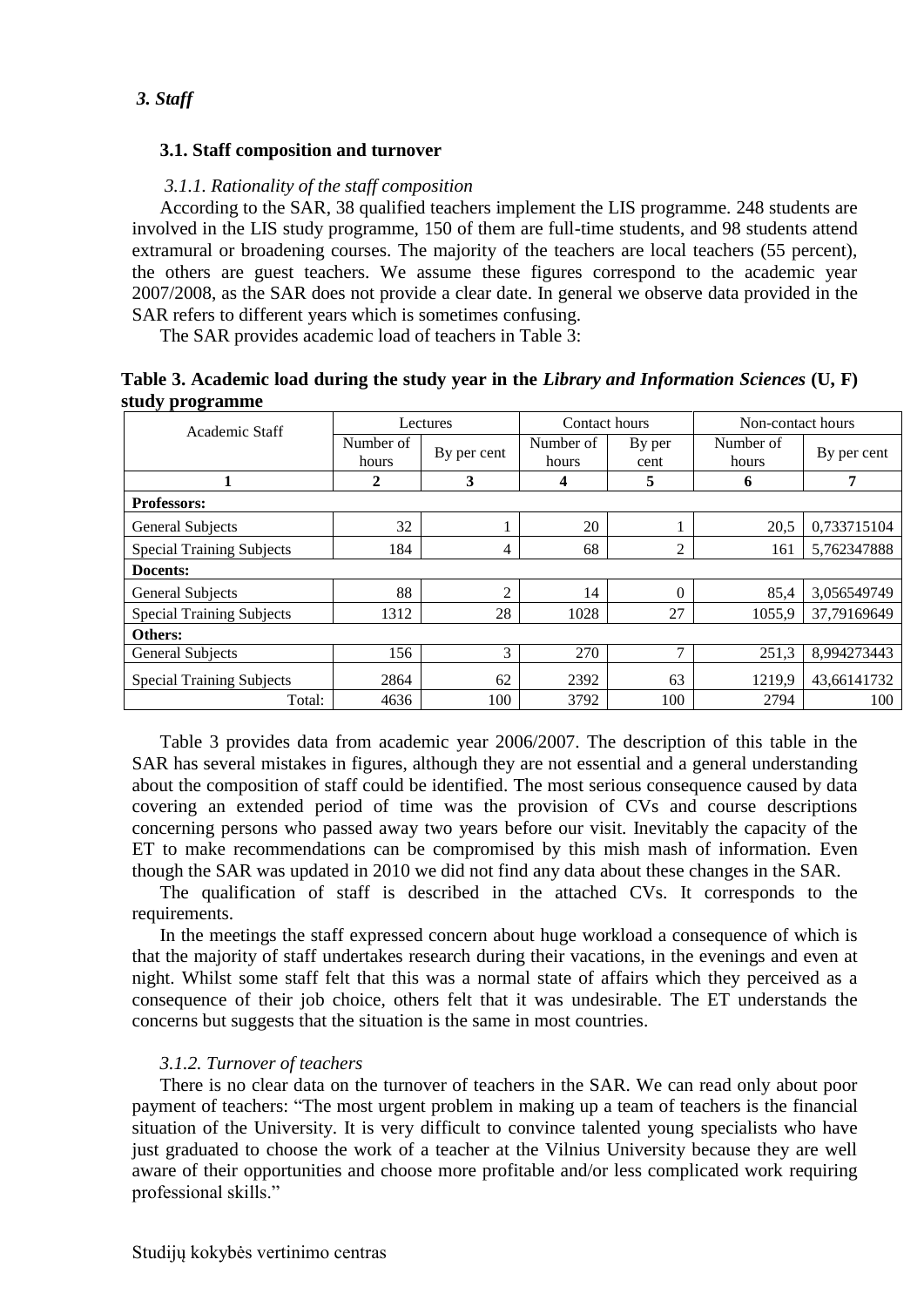During the meeting with the Administration we learned that this situation is improving and there are increased possibilities of attracting more qualified people. Meeting with teachers, we learned that there are both permanent staff and staff who are both part time and on a fixed term contract. Whilst the former staff is stable there is a regular turnover of the latter staff. Some are leaving for better paid jobs, some are asked to leave because of poor teaching (each teacher is evaluated by students and by the Center of Quality Assurance and the ones who do not meet requirements and do not change for the better have to leave). So the turnover of staff which leads to quality assurance is for the better.

#### <span id="page-9-0"></span> **3.2. Staff competence**

#### *3.2.1. Compliance of staff experience with the study programme*

The SAR provides comprehensive data on the compliance of staff experience: "71 % of own teachers have scientific degree and/or pedagogical title. Most of the teachers are active researchers participating in national and international research projects, actively publishing the results of own research work in appropriate media (international and national research journals and books)" – this is demonstrated in the CVs provided. Staff is participating in national and international projects, some are members of the editorial boards of Lithuanian and international professional publications, all are active in preparing and delivering presentations at international scientific conferences.

The invited teachers have practical experience in the field they are teaching, some are doing research in the same field.

Based upon the documentary evidence presented to us and discussions in meetings, the ET believes that the staff, who deliver the programme have the experience and knowledge to deliver this study programme enough

#### *3.2.2. Consistency of teachers' professional development*

The SAR reveals problems in teachers' professional development: "There is a lack of financing and opportunities for BIMI teachers for systematic improvement of qualification skills and representation on the international level (the Faculty of Communication is not capable to send at least one participant to annual prestigious IFLA conference, to make conditions for longer internships when teachers would have opportunities to make research work and/or prepare tools for teaching, etc.)." SAR, page 17.

During the meetings with staff we heard that they find professional development of staff strategically important for the faculty. As we have understood it is at the level of the department only, not at the university or faculty level as they would like it to be. There is no compulsory programme, except assessment each 5 years. As we have understood there are no pedagogical courses at the university, as the approach is that the person coming to teach should have knowledge in didactics. In most cases this is true, but not in all. One teacher remembered that there was a course offered a year or 1.5 ago (through a EU funded project), so the ones who wanted could participate. At the moment some teachers participate in the training on the work with VLE, but this is totally on the volunteer basis.

The ET concludes that there is no consistent teachers' professional development programme at the faculty, only few separate trainings are offered from time to time. Therefore whilst we acknowledge that overall teaching is adequate, we recommend the creation of a teachers' professional development programme attendance at which should be compulsory for all teachers.

#### <span id="page-9-1"></span>*4. Facilities and learning resources*

#### <span id="page-9-2"></span> **4.1. Facilities**

#### *4.1.1. Sufficiency and suitability of premises for studies*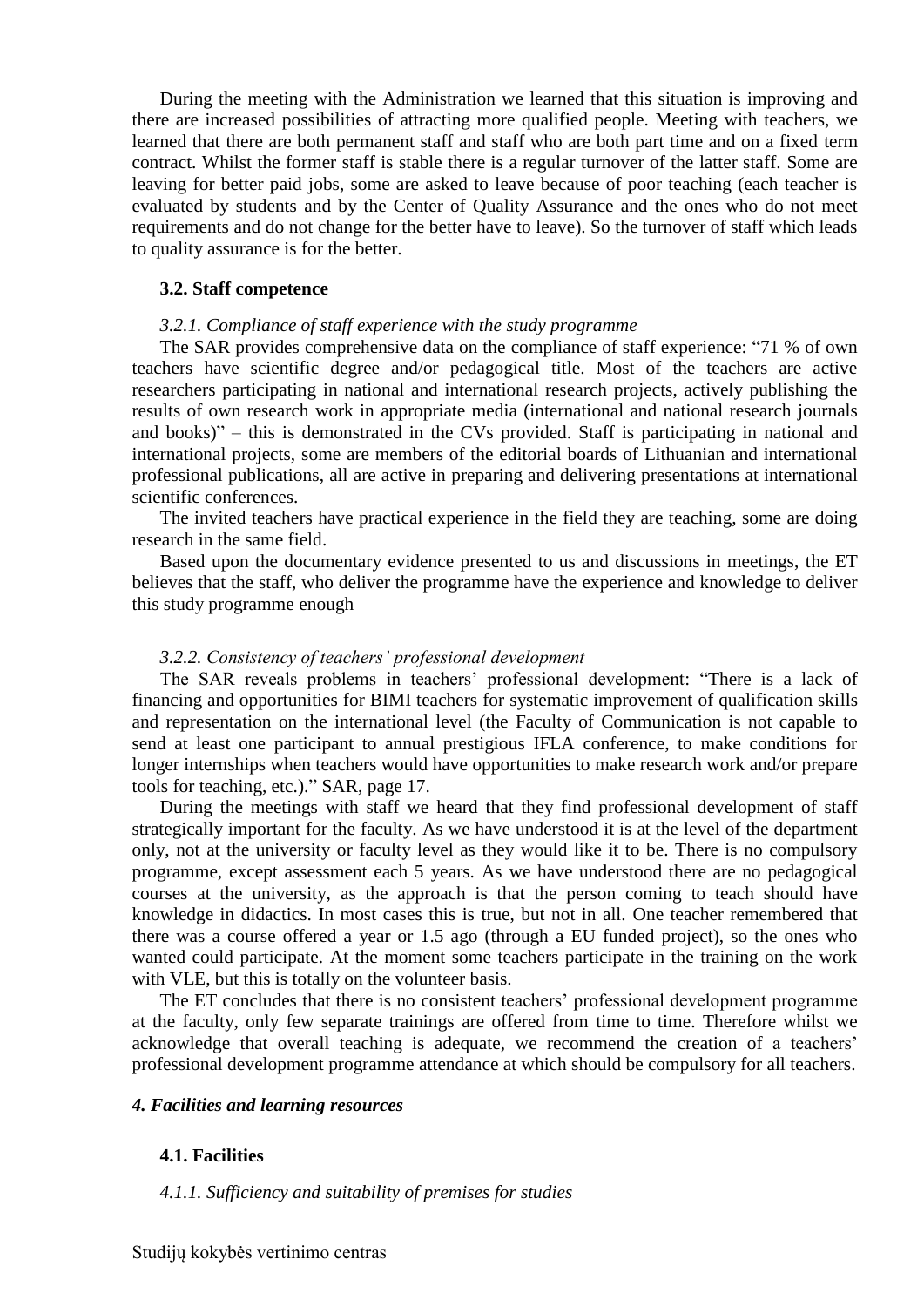In general the suitability of premises for studies is good. Lecture halls are of good quality, other teaching rooms are well-equipped and flexible, with projection and other equipment, and seem sufficient in number, although as some facilities are shared there is some competition with other departments. Library study facilities are good and conveniently located.

#### *4.1.2. Suitability and sufficiency of equipment for studies*

Suitability and sufficiency of equipment for studies evaluated as very good. There are ample labs equipped with modern computing facilities; neither teachers nor students voiced any complaints about either the availability of access to, or quality of, these resources.

#### *4.1.3. Suitability and accessibility of the resources for practical training*

There appeared to be a good range of appropriate placement locations available, and good relations with employers sponsoring these. Students generally reported no difficulties in finding placements of an appropriate nature.

# <span id="page-10-0"></span> **4.2. Learning resources**

# *4.2.1. Suitability and accessibility of books, textbooks and periodical publications*

Library stocks of printed materials seem appropriate and adequate to student numbers and demand. A shortage of textbooks and other printed materials in Lithuanian was commented on by some and referred to in the SAR (p.5), but overall provision is sound.

# *4.2.2. Suitability and accessibility of learning materials*

A VLE (Moodle) is provided and student have external access to library databases both internally and externally via VPN. Some teachers also support other electronic delivery methods for materials (e.g. websites) as they prefer not to use Moodle "due to its complexity". We would suggest that this reflects a training issue and one instance of where a formal CPD policy (referred to in 3.3.2 above) might be applied beneficially.

#### <span id="page-10-1"></span>*5. Study process and student assessment*

# <span id="page-10-2"></span> **5.1. Student admission**

# *5.1.1. Rationality of requirements for admission to the studies*

The SAR provides very limited information on the admission on p. 20: "Persons, who have completed schools of general education (12 forms) are entitled to apply for LIS studies. In 2009, the average competitive score to a state-funded place was 18.64, and 16.78 to a paid place. There were no special requirements for applicants."

More information on the general admission system was provided by the Lithuanian ET member who enabled the rest of the team to understand the situation. The ET suggests that for future evaluations, the Faculty should provide clear information on the admission system as it is not clear for the foreign experts from the information provided. Based on the available information the ET finds the admission system rational.

#### *5.1.2. Efficiency of enhancing the motivation of applicants and new students*

The weakest point in the study programme is its low prestige in society. The SAR provides data on efforts to attract more students on p. 20: "Programme executors, seeking to attract as many students as possible, start visiting schools in autumn and informing pupils about LIS studies. They also participate in the day of open doors at Vilnius University and the Education Fair in the LITEXPO centre. In order to enhance the motivation of first year students, the Faculty organizes excursions to the major libraries of Vilnius (VU library, national library of Martynas Mažvydas, Vilnius County Adomas Mickevicius Public Library, Technical Library, Medicine Library, and the Library of the Lithuanian Academy of Sciences) and other information centers.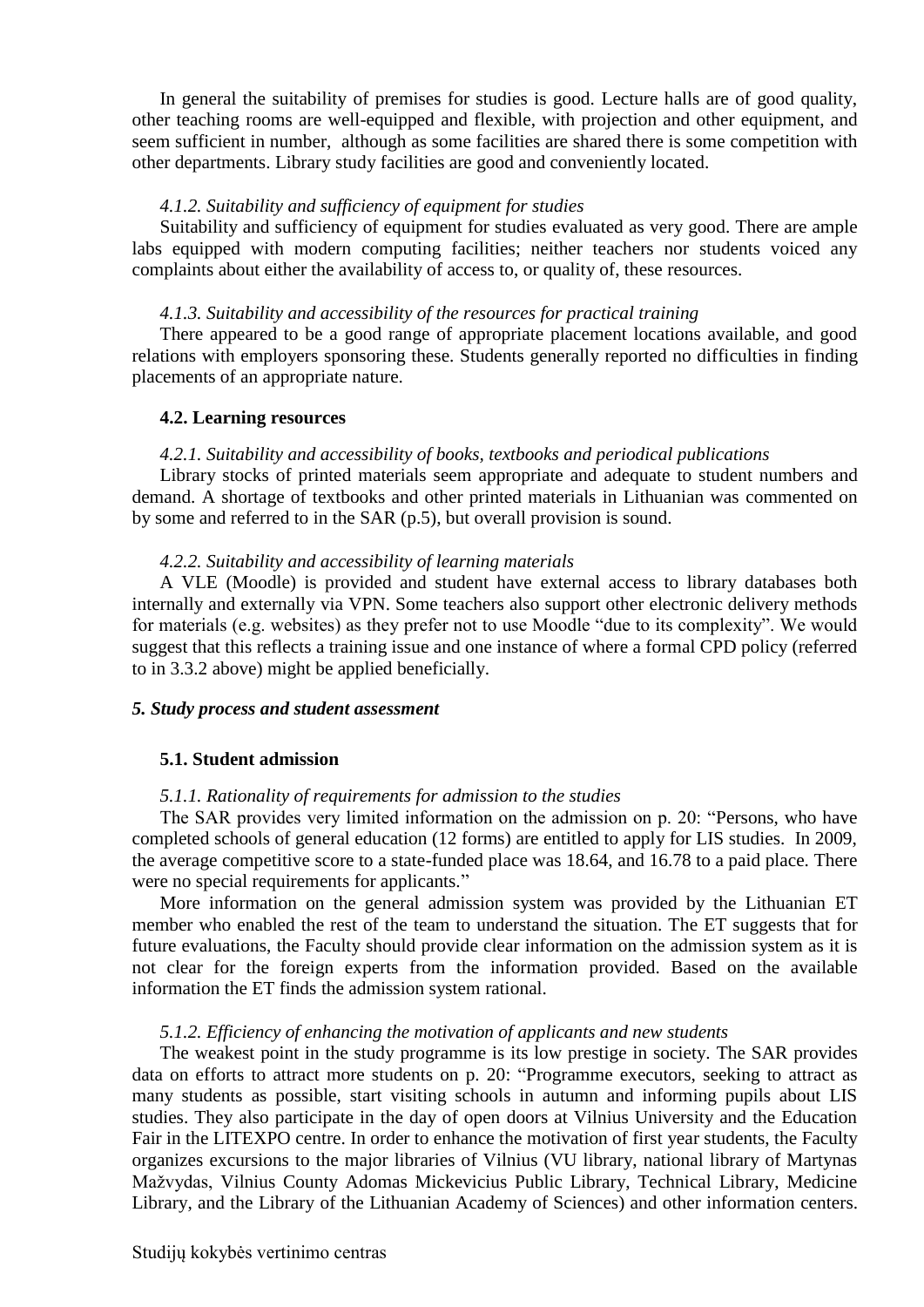The SAR notes "since 2009, the blog *Rock&Roll for Librarians* of the Internet website of the Faculty of Communication has been announcing interesting articles about library innovations, original operational solutions, as well as about interesting, honorable and famous graduates from LIS."

All 4 students whom we have met came to study this programme accidentally. Although they had not intended to study *Library and Information Sciences* they find the programme interesting and useful so they stayed. Whilst the students professed their satisfaction with the programme, they confessed that it is low prestige to confess to their friends what they are studying.

# <span id="page-11-0"></span> **5.2. Study process**

# *5.2.1. Rationality of the programme schedule*

The SAR did not provide timetables of lectures, even though it said "timetables of the last two semesters are presented in Annex 1.2", this annex was missing. On the other hand the SAR gives a clear description on the timetables that are prepared taking into account the requirements of the Regulations of Consecutive Studies and specifics of the education base at the Faculty of Communication.

Students made it clear that the workload is uneven – they had lots of free time during the first three years of studies, while in year 4 they are very much occupied. Examining the situation it turned out that this is not because of the timetable, but because of their interpretation of it. The days without lectures are considered as free by students, while these days are given for self studies.

The ET advises to give clear instructions for students what they are expected to do during the self study hours.

# *5.2.2. Student academic performance*

Students' academic performance is monitored constantly by collecting data on study process. This is done by the central university body. This makes it possible to assist students when needed.

Drop out rates for students on the programme as documented in the SAR "is evidently decreasing (from 23 students in 2003 to 2 students in 2007)". These are normal figures that do not constitute a problem for the university.

The ET did not observe examples of student participation in research projects leading to research publications which included the students as joint authors. Indeed this would be very rare in many countries. The ET did observe opportunities for appropriate participation in research projects.

# *5.2.3. Mobility of teachers and students*

Evidence is provided in the SAR on the mobility of teachers and students, even though some figures do contradict: on p. 23 it is said "In 2008, 5 students spent 5-6 months of traineeship in..." while on the very same page few lines below it is stated "In 2008, none of the students left to foreign universities..."

The SAR notices that "Students, who have trained abroad, have a broader horizon and approach problems with an innovative attitude. They are more active in research and public activities. They produce term papers and final theses of higher quality."

It was apparent talking with staff and students that they do know about the opportunities but not all of them are making advantage of those opportunities. Constraints of time and money are obvious reasons for this situation.

# <span id="page-11-1"></span>**5.3. Student support**

# *5.3.1. Usefulness of academic support*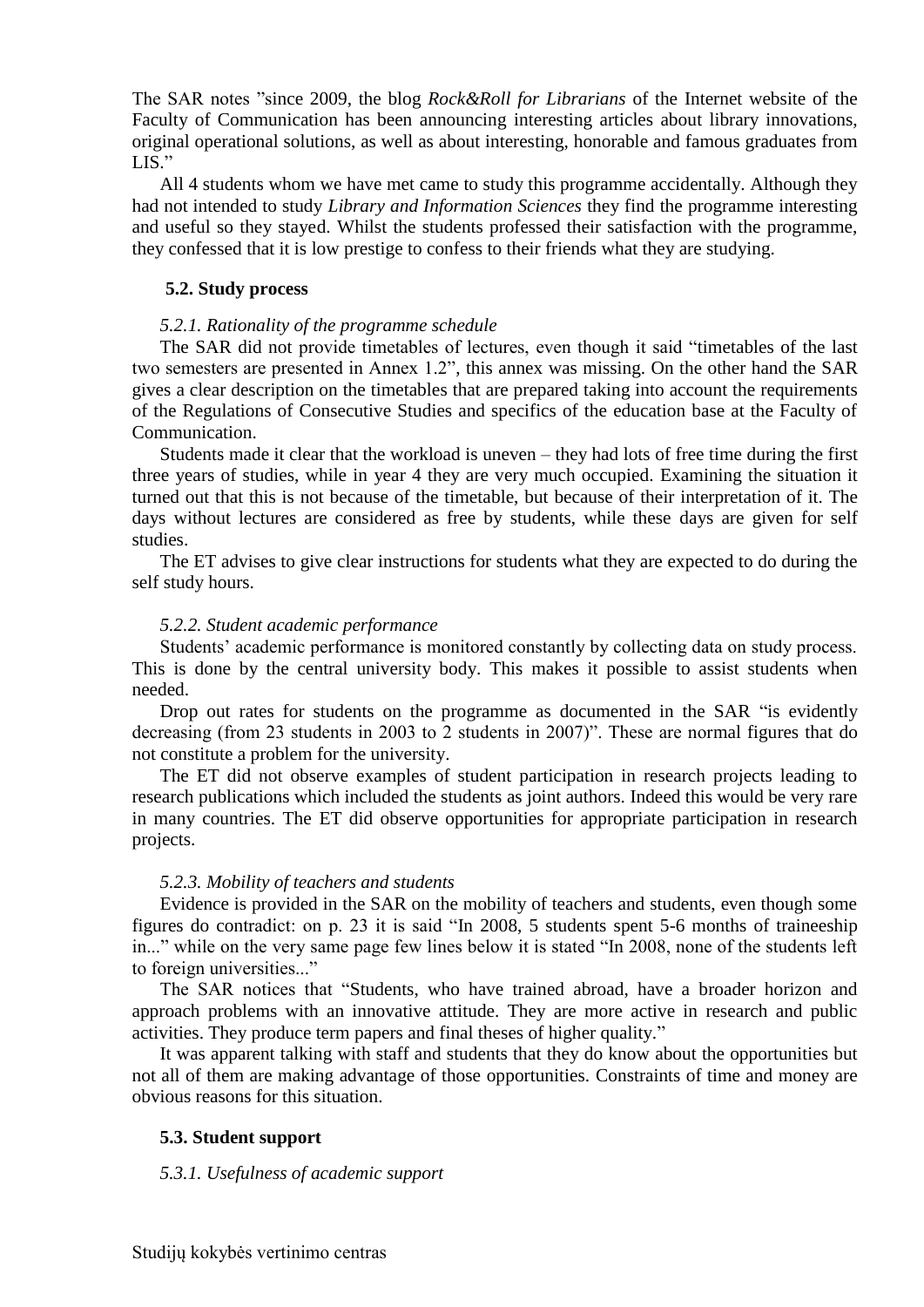There is considerable evidence in the SAR that there are appropriate measures in place to provide students with the relevant information about their studies although we believe that there is scope for providing more information about electives to enable better informed choice. However in terms of access to study support from lecturers, it was clear that this was a very hitand-miss affair – some students found access to, and support from, their teachers to be very good and helpful, whereas others found difficulty in arranging appointments and found that teachers were unhelpful in explaining things to them.

The ET was impressed with the use of internet technologies for academic support.

#### *5.3.2. Efficiency of social support*

No substantive mention of student social support is made in the SAR, however the observed facilities were good and plentiful, with plenty of student social space in and around the department which was well used, social clubs and activities, refectories, etc. There was no complaining from the student body in regard of social facilities and support.

#### <span id="page-12-0"></span> **5.4. Student achievement assessment**

#### *5.4.1. Suitability of assessment criteria and their publicity*

The SAR provides detailed information on the student achievement assessment.

The ET noted that students are made aware of the methods of assessment and the timing of assessment for each subject at the start of teaching, for bachelor thesis and guidelines for their evaluation - in *Methodical Instructions for Written Papers* that describe in detail the procedures for preparation, defense and evaluation of works. Students appeared to be aware of what was expected of them when we talked to students.

Whilst the ET is comfortable that students are aware of what is expected of them and note that the staff at VU uses an approved assessment scale, we did not find evidence that the students are aware of the criteria which are applied to any specific assessment in order to reach the mark on the approved scale. The ET believes that there is scope for making marking schemes available to students.

#### *5.4.2. Feedback efficiency*

There was evidence of wide variability in terms of feedback efficiency. Some students reported that lecturers provided good detailed feedback, usually verbally, to help explain marks, but many reported that "they were simply given grades" without explanation. Similarly, when asked, students said that they found some lecturers could be approached and would give more guidance, but others either did not or were considered to be unapproachable. Some reported receiving written feedback but this seemed to be the exception rather than the rule. Whilst most students reported being satisfied overall with the level of feedback received, the lack of consistency is a matter of concern. The ET suggests that the Faculty and or the University should consider means of introducing greater uniformity in feedback so as to enhance the students' learning experience.

#### *5.4.3. Efficiency of final thesis assessment*

The lists of recent theses provided to the ET indicate an interesting range of theses. Discussions with students indicated a variety of opinions on the level of support they are getting from teachers. Some were very happy with the support they receive, while the others were facing communication problems. In general, students seemed aware of what was expected of them.

The ET faced a problem in evaluating the assessment of presented theses. As all the theses were in Lithuanian, ET paid special attention to the English abstract; but was disappointed with their poor quality. The ET advises the faculty and or University to make use of *Emerald* requirements for the structured abstracts:

<http://www.emeraldinsight.com/authors/guides/write/abstracts.htm>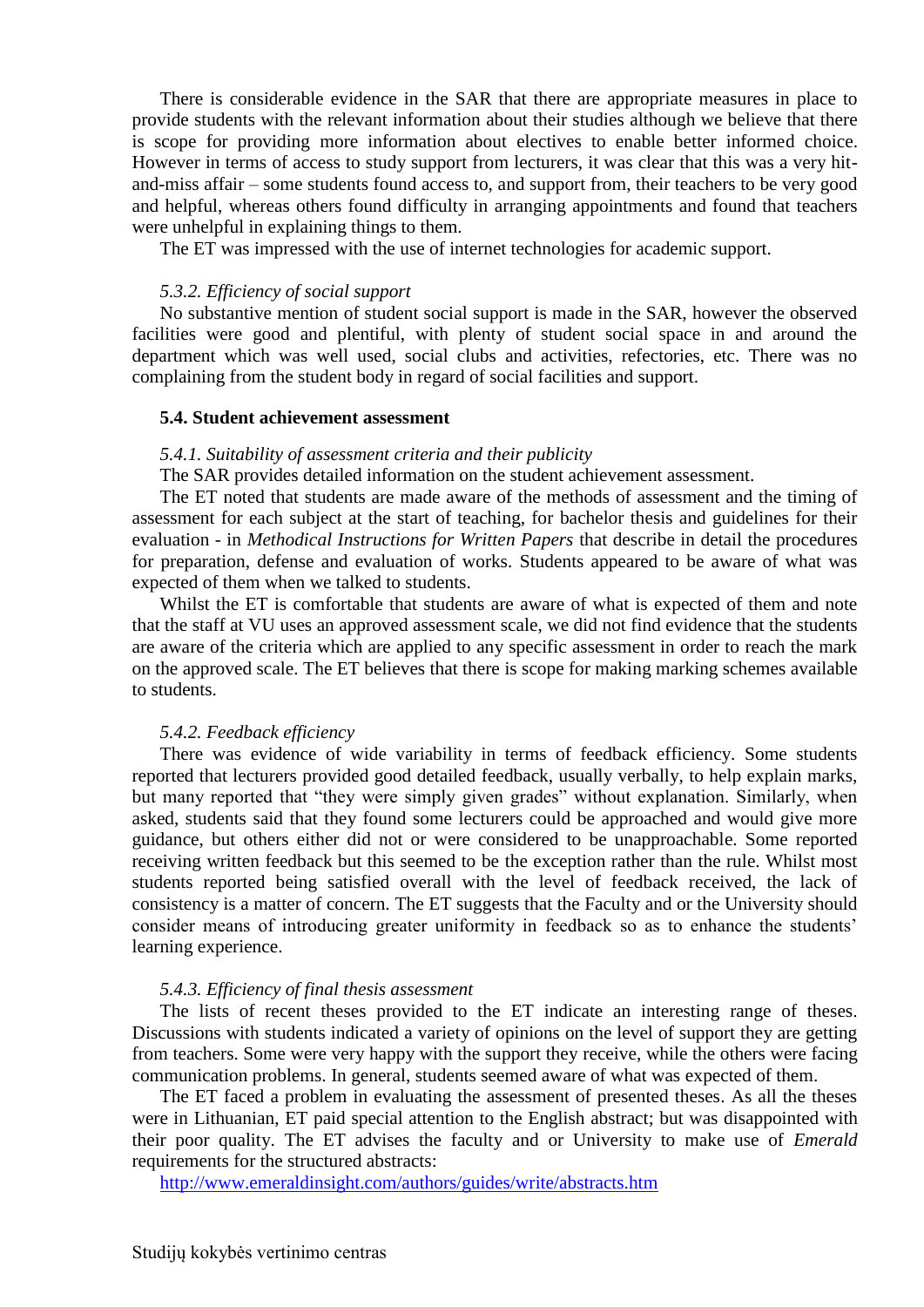Some lists of literature evidenced poor selection of resources for bachelor theses; few were largely based on information from the web with little if any use of research articles or monographs were used. Wider use of foreign language resources is missing. The university has a good library, but proper use of it is not seen examining bachelor theses of the study programme of Library and Information Studies.

# *5.4.4. Functionality of the system for assessment and recognition of achievements acquired in non-formal and self-education*

There was no indication in the SAR of any system for this activity, which was confirmed by conversations with teachers who indicated that the intention was that this would be addressed when the move to modular teaching happened. At present such issues are dealt with on a caseby-case basis and cases appear very rare – no students reported having need for this.

The ET suggests that a clear written system for assessment and recognition of achievements acquired in non-formal and self-education should be developed and made widely available to students.

#### <span id="page-13-0"></span> **5.5. Graduates placement**

#### *5.5.1. Expediency of graduate placement*

It appears from the SAR that graduates often gain employment in the largest and academic libraries in Vilnius. The Labor Exchange states that in 2007 only one graduate of the Library Science and Information degree program was registered who was employed the same year.

Meeting with employers revealed that they are very happy with the quality of the graduates. The alumni of the programme appear to be gaining employment and the current economic situation appears to be the main constraining factor.

#### <span id="page-13-1"></span>*6. Programme management*

#### <span id="page-13-2"></span> **6.1. Programme administration**

#### *6.1.1. Efficiency of the programme management activities*

Programme management within the Faculty of Communication is undertaken by the Committee on the Studies of Library and Information Science. A division of the Faculty of Communication, i.e. Study Division, supports the Committee on Studies. The Committee is comprised of five members (including students' representative and social partner). The issues related to the introduction of changes into the programme or upgrading the programme are discussed in the Institute of Library and Information Science. The decisions of the Committee are presented for consideration in the Institute of Library and Information Centre Management. Amendments and updates of the study programme are considered and approved by the Study Commission and the Council.

The ET noted throughout its visit some internal tensions among the administration and staff. It was especially evident before the meeting with the staff. We did not observe the obvious degree of collegiality in decision making. This allows us to express some concern about decision taking within the Faculty of Communication.

# <span id="page-13-3"></span>**6.2. Internal quality assurance**

#### *6.2.1. Suitability of the programme quality evaluation*

The ET notes that internal evaluation and review occurs on a regular basis and on various levels. After the central body – Centre of Quality – was established, it takes the responsibility of quality assurance on the University level. The meetings with staff revealed that the faculty does not trust data they receive from the Centre of Quality and perform their own evaluation.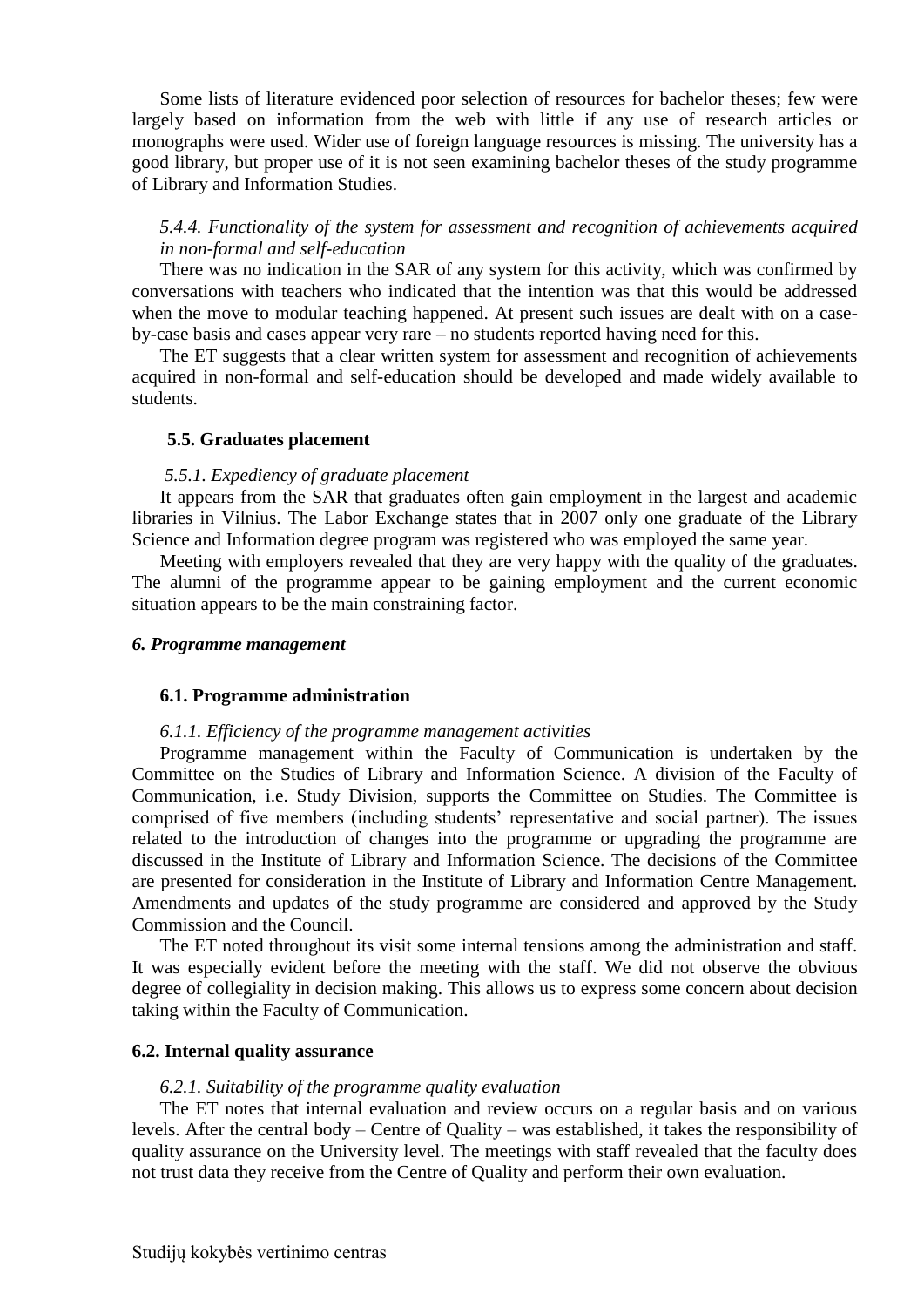ET suggests to work in closer collaboration with Centre of Quality and to develop the system in need instead of partly duplicating their activities. Individual teachers also evaluate their courses either in discussions or in printed questionnaires.

# *6.2.2. Efficiency of the programme quality improvement*

Discussions with students there was some evidence that quality circles are not being closed especially concerning student feedback. Whilst the SAR group reported that collected data is used to improved quality, it appears that students are not made aware in a systematic way of the ways in which data collected from them has led to changes.

The ET recommends the development of a formal mechanism by which stakeholders can see both the data and the impact that it has had on courses.

# *6.2.3. Efficiency of stakeholders participation.*

Students participate in the Committee on the Studies of Library and Information Science. Each year they complete questionnaires, they are able to suggest improvements. Whilst they are able to do so, students admitted that they do not always make such suggestions in part because they are skeptical that they can make an impact; a point which merely serves to underline the recommendation in the previous paragraph

Employers are represented on the Committee on the Studies of Library and Information Science but few are able to attend; presumably because of work pressures. The same would appear to apply to Alumni.

The ET noted that stakeholders are included in the formal procedures but only make limited input. The Faculty may wish to consider means by which it can encourage greater participation.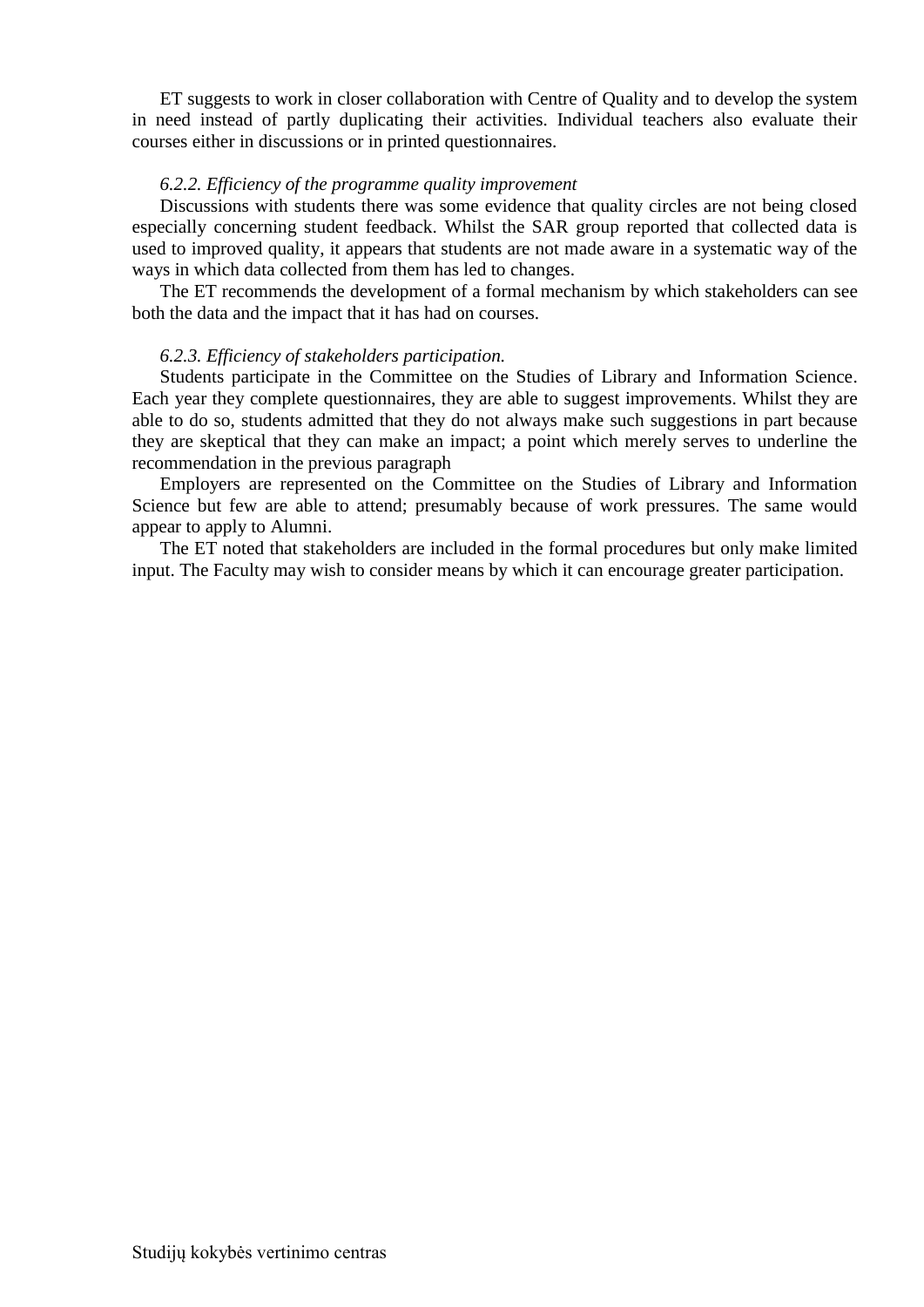# <span id="page-15-0"></span>III. RECOMMENDATIONS

3.1. We recommend that the University provides clear guidance to its staff on the inclusion of statements of learning outcomes in the t the current course descriptors. We strongly recommend the use of Dublin descriptors.

3.2. We strongly recommend the creation of a programme of pedagogic development for teachers. There is a case to be made for making this compulsory.

3.3. We recommend that the Faculty takes steps to ensure improved communication with the places of practice to ensure that there is a clear understanding of the requirements of the students and the supervisors. It is not enough to leave students to their own devices and to not make clear to supervisors what is expected.

3.4. The ET recommends that students are given clearer guidance in the use of the considerable self study time. This light should be extended to including classes and exercises intended to enable students to become effective independent autonomous learners.

3.5. The ET recommends that the Faculty makes greater effort to provide students with information about courses content prior to elective choice such that students can make informed choices. Provision of course descriptors either in paper or on the web would be obvious ways to achieve this. Some UK universities run "elective fairs" at which information is provided to enable informed choice.

3.6. ET advises the Faculty and/or the University that students need guidance on the writing of improved abstracts for their theses. One means of achieving this would be the adoption of a structured form of abstract, e.g. that used by Emerald [\(www.emeraldinsight.com/authors/guides/write/abstracts.htm\)](http://www.emeraldinsight.com/authors/guides/write/abstracts.htm).